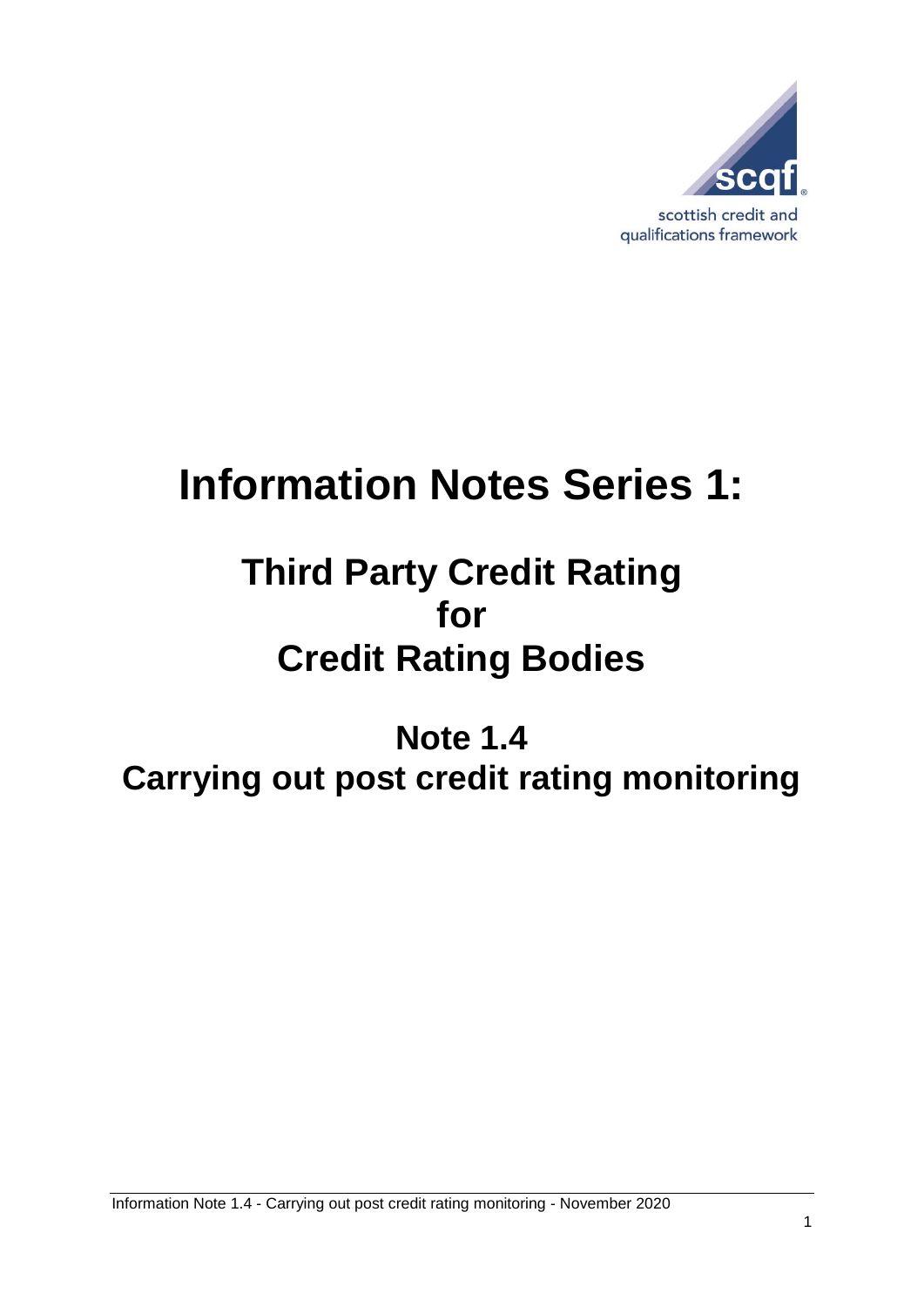#### **Information Note 1.4**

#### **Third Party Credit Rating for CRBs**

#### **Carrying out post credit rating monitoring**

#### **November 2020**

This information note supplements the principles and guidance within the SCQF Handbook. Other useful documents include the Ceasing Credit Rating Flowcharts and for SCQFP Approved CRBs – the SCQF Quality Assurance Model (QAM) all of which are available from [www.scqf.org.uk.](http://www.scqf.org.uk/)

**This note is the fourth in a series about Third Party Credit Rating for CRBs. There are four notes in total as indicated below.** 



*Credit Rating will be defined as third party where:*

*The CRB cannot make changes to the learning outcomes and/or assessment criteria of a programme without the specific permission of the submitting organisation. The CRB is also unable to offer this programme to any other organisation (as a product) without the permission of the submitting organisation.*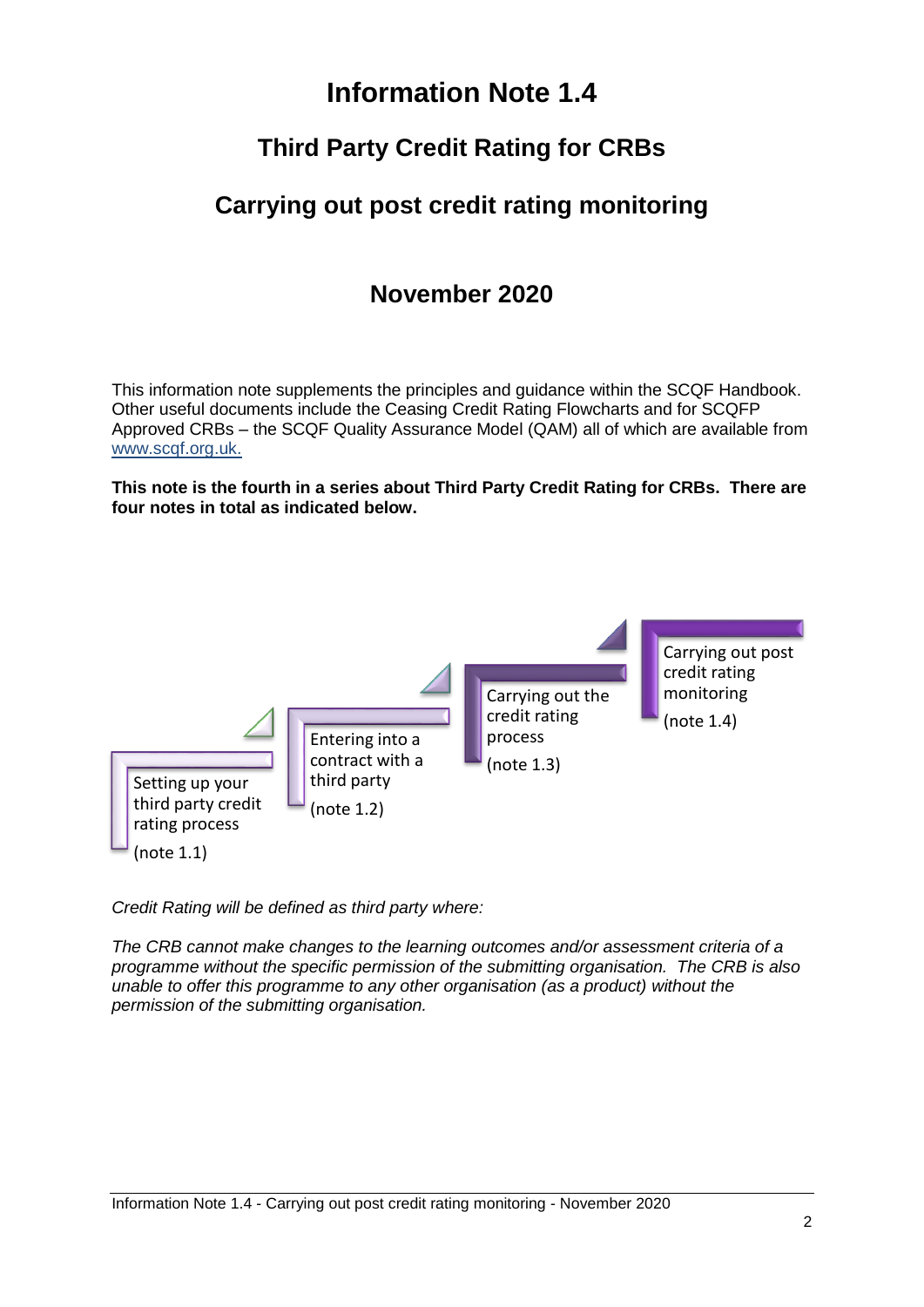



### Carrying out post credit rating monitoring

It is important to remember that your responsibilities as a CRB do not stop when you allocate the SCQF level and credit points – you have an ongoing responsibility to ensure that the programme is continuing to meet the SCQF credit rating criteria, being delivered at the appropriate level and credit, being quality assured appropriately and marketed in a responsible manner.

Below are some things to consider: *Again some of these points have been indicated in previous notes in this series.*

- How will you communicate the arrangements for the ongoing monitoring of programmes to third parties?
- How regularly will you carry out this monitoring? This may be dependent on the duration of the programme, the number of learners enrolled, the experience of the third party etc. (the frequency of this might change over time as you have more confidence in the third party or equally might be more frequent if issues are raised)
- What form will this monitoring take? Will you visit them on a regular basis or require a detailed report or will it be a mix of methods? This may depend on a number of factors – the location of the third party, the mode of delivery and the level of trust that you may have in an organisation (so for example the form might change over time with a third party as you have more confidence in them)
- What areas will the monitoring include? As the CRB it is your responsibility to ensure that the processes are being carried out appropriately as outlined in the third party's submission to you. This will include the quality assurance and certification processes the use of the SCQF logo and ensuring that information in any marketing materials, advertising and/or websites around the SCQF levels and credit points is accurate. There may be other processes that you wish to examine.
- Is there clear guidance/process if a third party makes, or wishes to make, changes to a programme post credit rating?
	- $\circ$  This should include a contact point for the third parties to inform regarding any changes to their programmes post credit rating
- What sanctions might you put in place if there are issues found during your monitoring activities or if you receive any complaints about a third party?